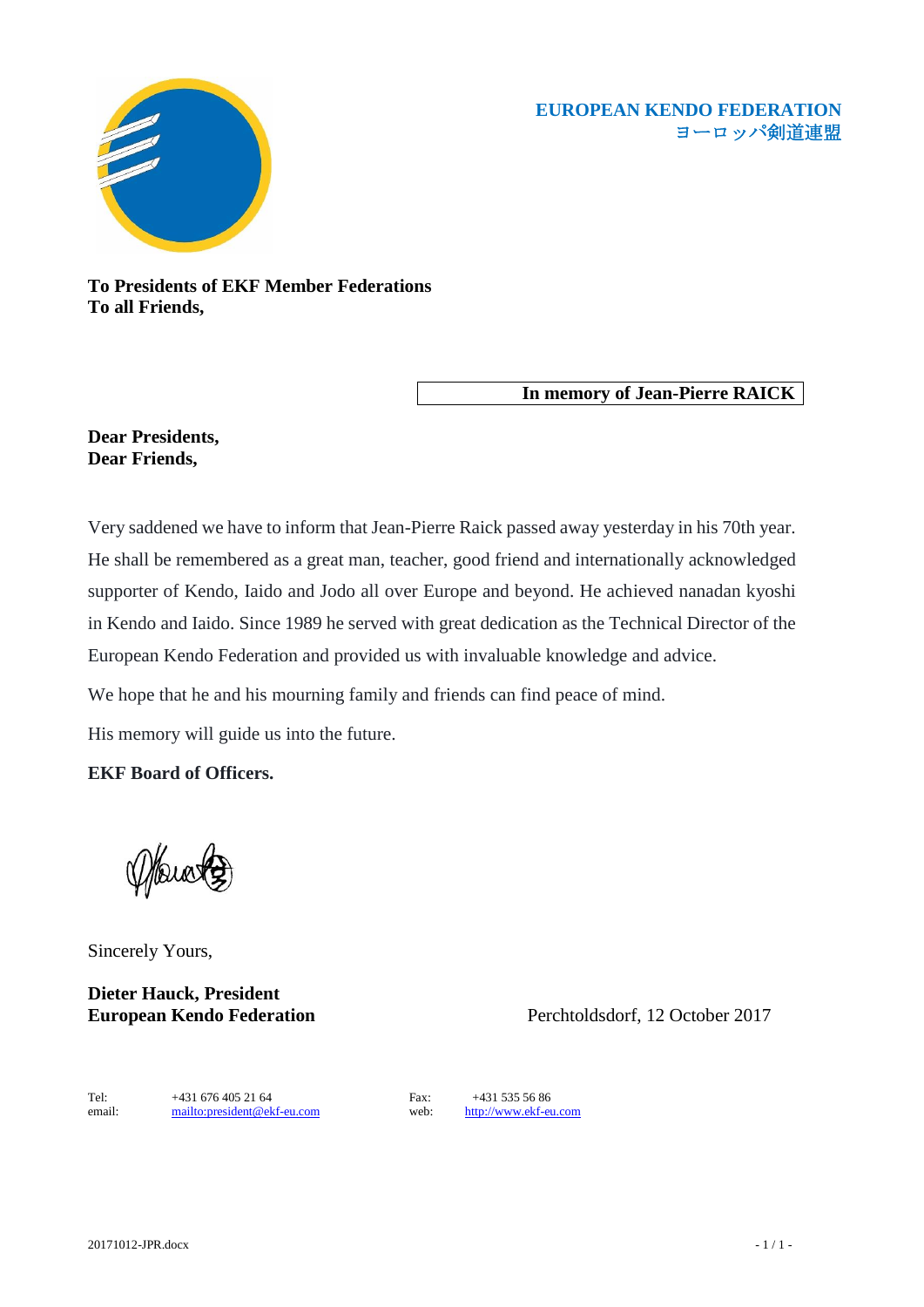

**INTERNATIONAL KENDO FEDERATION (FIK)** 

2F, Yasukuni-Kudan Minami Bldg., 2-3-14, Kudan Minami, Chiyoda-ku, Tokyo, Japan 102-0074 TEL: 81-3-3234-6271 FAX: 81-3-3234-6007

October 12, 2017

Mr. Dieter Hauck President European Kendo Federation

Dear Mr. Hauck

I was deeply shocked to receive the sad news that Mr. Jean -Pierre Raick had passed away on 11th October, just yesterday.

We all know how much he contributed to the development of Kendo not only in Europe but also in the world as Technical Director of the EKF and a referee of the World Kendo Championships.

I would like to express my sincere condolences to the European Kendo Federation and his family.

With deepest sympathy,

Gukio Sato

Yukio Sato Secretary General International Kendo Federation (FIK)